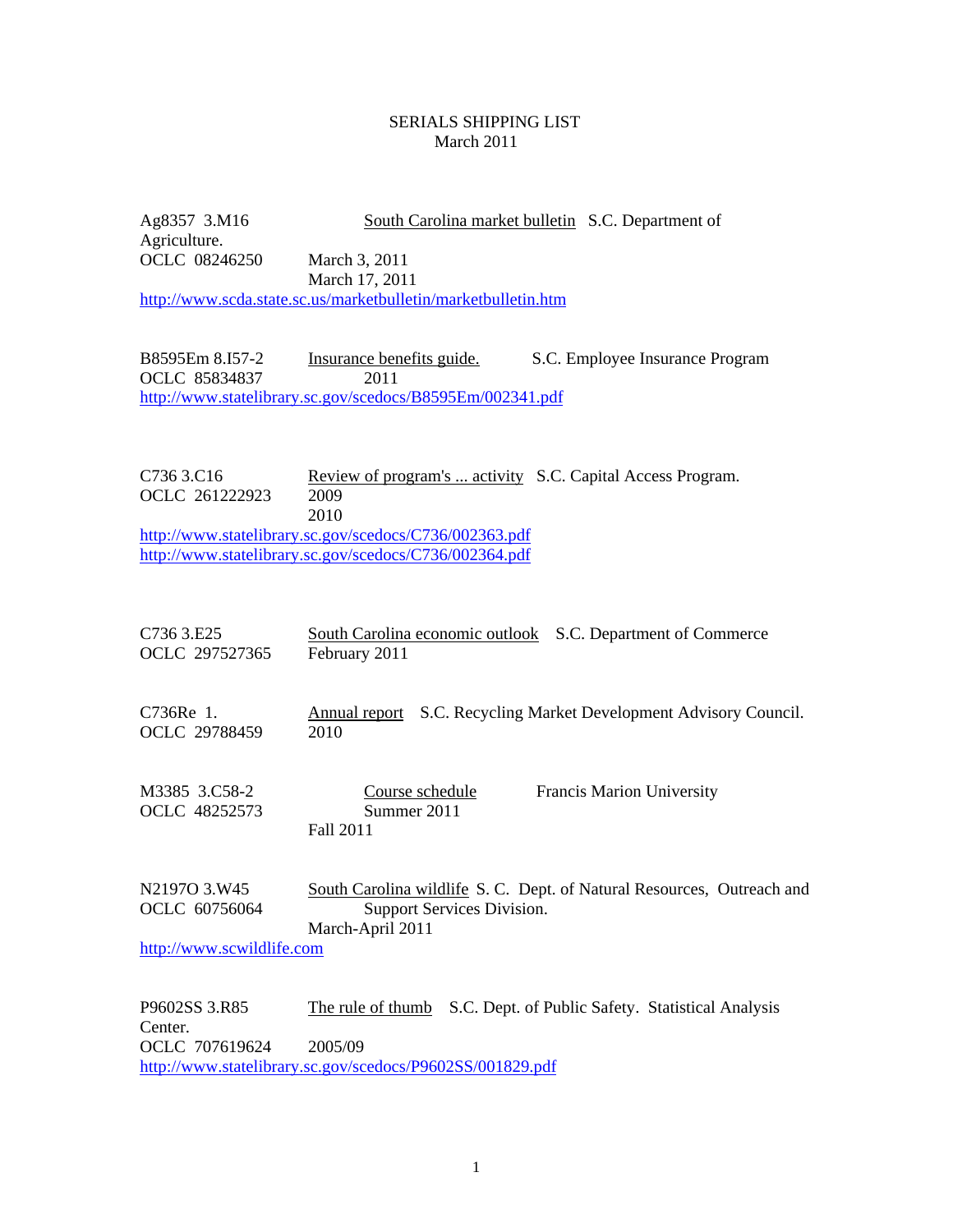P9604 3.C86 Currently S.C. Public Service Authority OCLC 22923723 March 9, 2011 March 23, 2010

R322 8.S15-2 Sales & use tax seminar manual. S.C. Department of Revenue OCLC 704422819 2011 <http://www.statelibrary.sc.gov/scedocs/R322/002315.pdf>

R322 8.S15-3 Sales tax form workshop S.C. Department of Revenue OCLC 705914522 2011

R322 3.S15-4 Sales & use tax seminars S.C. Dept. of Revenue. OCLC 705917942 2011 <http://www.statelibrary.sc.gov/scedocs/R322/002360.pdf>

R322 3.T19-7 Taxpayer workshops & webinars. Dept. of Revenue. OCLC 705919204 2011 <http://www.statelibrary.sc.gov/scedocs/R322/002361.pdf>

R322 8.W47 Withholding tax workshop S.C. Department of Revenue OCLC 705918435 2011

Re432 1. Annual report S.C. Research Authority OCLC 12020939 2010 <http://www.statelibrary.sc.gov/scedocs/Re432/002316.pdf>

Un35PublA 3.T45 Times USC, Division of Advancement, Department of OCLC 32252874 University Publications March 3, 2011 March 24, 2011

<http://www.sc.edu/USC-Times>

## SHIPPING LIST MARCH 2011

H3496Publi 2.P81 Office of Public Health Preparedness, South Carolina Department OCLC 704984620 of Health and Environmental Control S.C. Office of Public Health Preparedness <http://www.statelibrary.sc.gov/scedocs/H3496Publi/002358.pdf>

R322 8.B17 Basic corporate tax workshop S.C. Dept. of Revenue